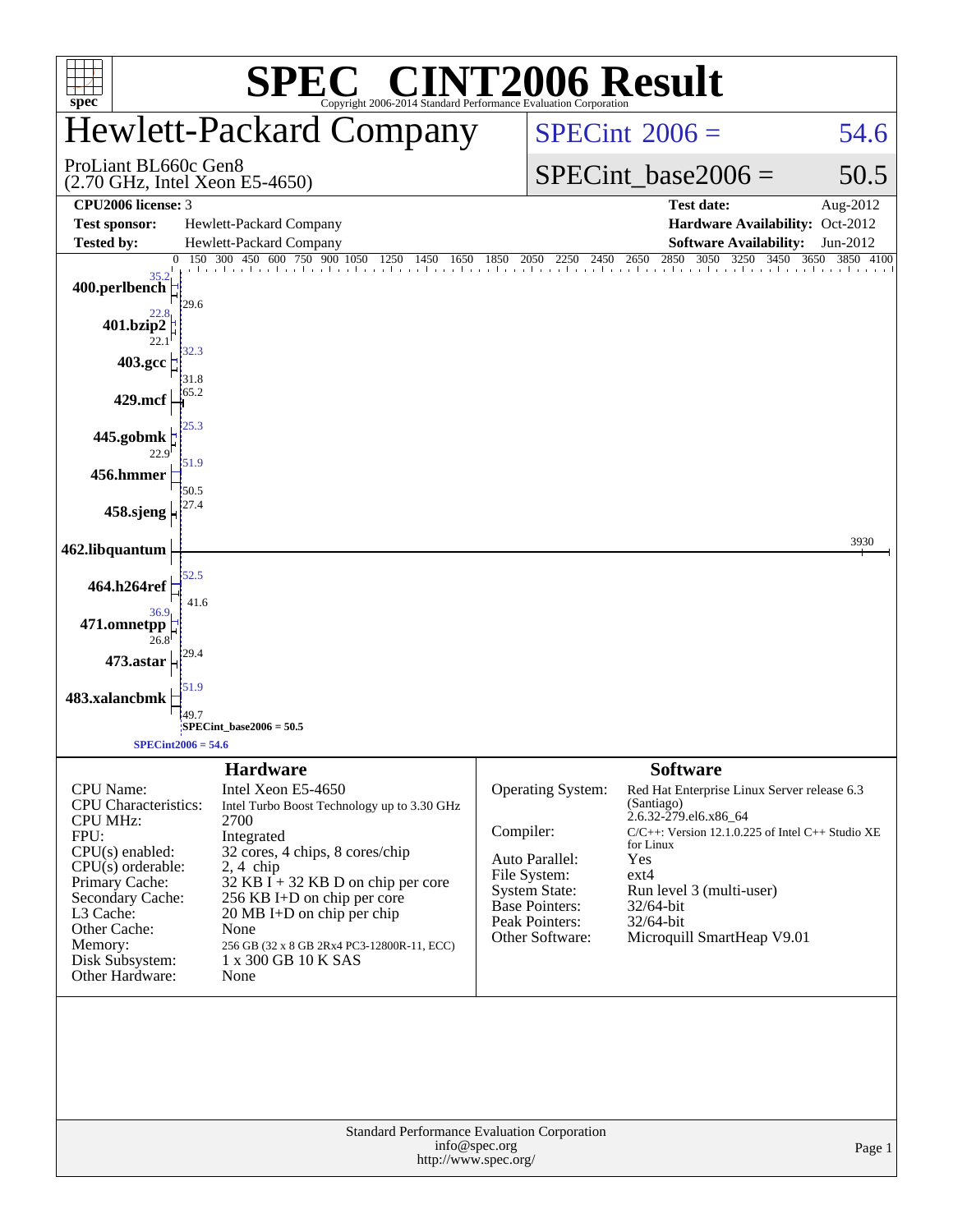

# Hewlett-Packard Company

#### ProLiant BL660c Gen8

(2.70 GHz, Intel Xeon E5-4650)

 $SPECint2006 = 54.6$  $SPECint2006 = 54.6$ 

#### SPECint base2006 =  $50.5$

**[Test sponsor:](http://www.spec.org/auto/cpu2006/Docs/result-fields.html#Testsponsor)** Hewlett-Packard Company **[Hardware Availability:](http://www.spec.org/auto/cpu2006/Docs/result-fields.html#HardwareAvailability)** Oct-2012

**[CPU2006 license:](http://www.spec.org/auto/cpu2006/Docs/result-fields.html#CPU2006license)** 3 **[Test date:](http://www.spec.org/auto/cpu2006/Docs/result-fields.html#Testdate)** Aug-2012 **[Tested by:](http://www.spec.org/auto/cpu2006/Docs/result-fields.html#Testedby)** Hewlett-Packard Company **[Software Availability:](http://www.spec.org/auto/cpu2006/Docs/result-fields.html#SoftwareAvailability)** Jun-2012

#### **[Results Table](http://www.spec.org/auto/cpu2006/Docs/result-fields.html#ResultsTable)**

|                    | <b>Base</b>                                                                                              |              |                |       |                |       | <b>Peak</b>    |              |                |              |                |              |  |
|--------------------|----------------------------------------------------------------------------------------------------------|--------------|----------------|-------|----------------|-------|----------------|--------------|----------------|--------------|----------------|--------------|--|
| <b>Benchmark</b>   | <b>Seconds</b>                                                                                           | <b>Ratio</b> | <b>Seconds</b> | Ratio | <b>Seconds</b> | Ratio | <b>Seconds</b> | <b>Ratio</b> | <b>Seconds</b> | <b>Ratio</b> | <b>Seconds</b> | <b>Ratio</b> |  |
| 400.perlbench      | 330                                                                                                      | 29.6         | 330            | 29.6  | 330            | 29.6  | 277            | 35.3         | 277            | 35.2         | 278            | 35.2         |  |
| 401.bzip2          | 439                                                                                                      | 22.0         | 438            | 22.1  | 438            | 22.1  | 425            | 22.7         | 424            | 22.8         | 424            | 22.8         |  |
| $403.\mathrm{gcc}$ | 253                                                                                                      | 31.8         | 254            | 31.7  | 253            | 31.8  | 249            | 32.3         | 249            | <u>32.3</u>  | 250            | 32.2         |  |
| $429$ .mcf         | 141                                                                                                      | 64.6         | 140            | 65.2  | 140            | 65.4  | 141            | 64.6         | 140            | 65.2         | 140            | 65.4         |  |
| $445$ .gobmk       | 458                                                                                                      | 22.9         | 457            | 23.0  | 458            | 22.9  | 414            | 25.3         | 414            | 25.3         | 414            | 25.3         |  |
| $456.$ hmmer       | 185                                                                                                      | 50.5         | 185            | 50.5  | 185            | 50.4  | <b>180</b>     | 51.9         | 180            | 51.9         | 181            | 51.6         |  |
| $458$ .sjeng       | 442                                                                                                      | 27.4         | 442            | 27.4  | 442            | 27.4  | 442            | 27.4         | 442            | 27.4         | 442            | 27.4         |  |
| 462.libquantum     | 5.28                                                                                                     | 3930         | 5.08           | 4080  | 5.28           | 3930  | 5.28           | 3930         | 5.08           | 4080         | 5.28           | 3930         |  |
| 464.h264ref        | 534                                                                                                      | 41.5         | 532            | 41.6  | 533            | 41.6  | 421            | 52.5         | 421            | 52.5         | 421            | 52.5         |  |
| 471.omnetpp        | 234                                                                                                      | 26.7         | 233            | 26.8  | 233            | 26.8  | 169            | 36.9         | 170            | 36.7         | <b>169</b>     | 36.9         |  |
| $473.$ astar       | 239                                                                                                      | 29.4         | 237            | 29.6  | 242            | 29.0  | 239            | 29.4         | 237            | 29.6         | 242            | 29.0         |  |
| 483.xalancbmk      | 139                                                                                                      | 49.7         | 139            | 49.7  | 139            | 49.6  | 133            | 51.9         | 133            | 51.9         | 133            | 51.9         |  |
|                    | Results appear in the order in which they were run. Bold underlined text indicates a median measurement. |              |                |       |                |       |                |              |                |              |                |              |  |

#### **[Operating System Notes](http://www.spec.org/auto/cpu2006/Docs/result-fields.html#OperatingSystemNotes)**

 Stack size set to unlimited using "ulimit -s unlimited" Transparent Huge Pages enabled with: echo always > /sys/kernel/mm/transparent\_hugepage/enabled Filesystem page cache cleared with:<br>echo 1 > /proc/sys/vm/drop ca /proc/sys/vm/drop\_caches Zone reclaim mode enabled with: echo 1 > /proc/sys/vm/zone\_reclaim\_mode runspec command invoked through numactl i.e.: numactl --localalloc runspec <etc>

#### **[Platform Notes](http://www.spec.org/auto/cpu2006/Docs/result-fields.html#PlatformNotes)**

 BIOS Configuration: Intel Hyperthreading Options set to Disabled HP Power Profile set to Maximum Performance Minimum Processor Idle Power Core State set to C6 Minimum Processor Idle Power Package State set to C6 (non-retention) Energy/Performance Bias is set to Maximum Performance Memory Power Savings Mode set to Maximum Performance Thermal Configuration set to Maximum Cooling Collaborative Power Control set to Disabled Processor Power and Utilization Monitoring set to Disabled Sysinfo program /cpu2006/config/sysinfo.rev6800 \$Rev: 6800 \$ \$Date:: 2011-10-11 #\$ 6f2ebdff5032aaa42e583f96b07f99d3 running on BL660c Sun Aug 26 00:37:10 2012

This section contains SUT (System Under Test) info as seen by

Continued on next page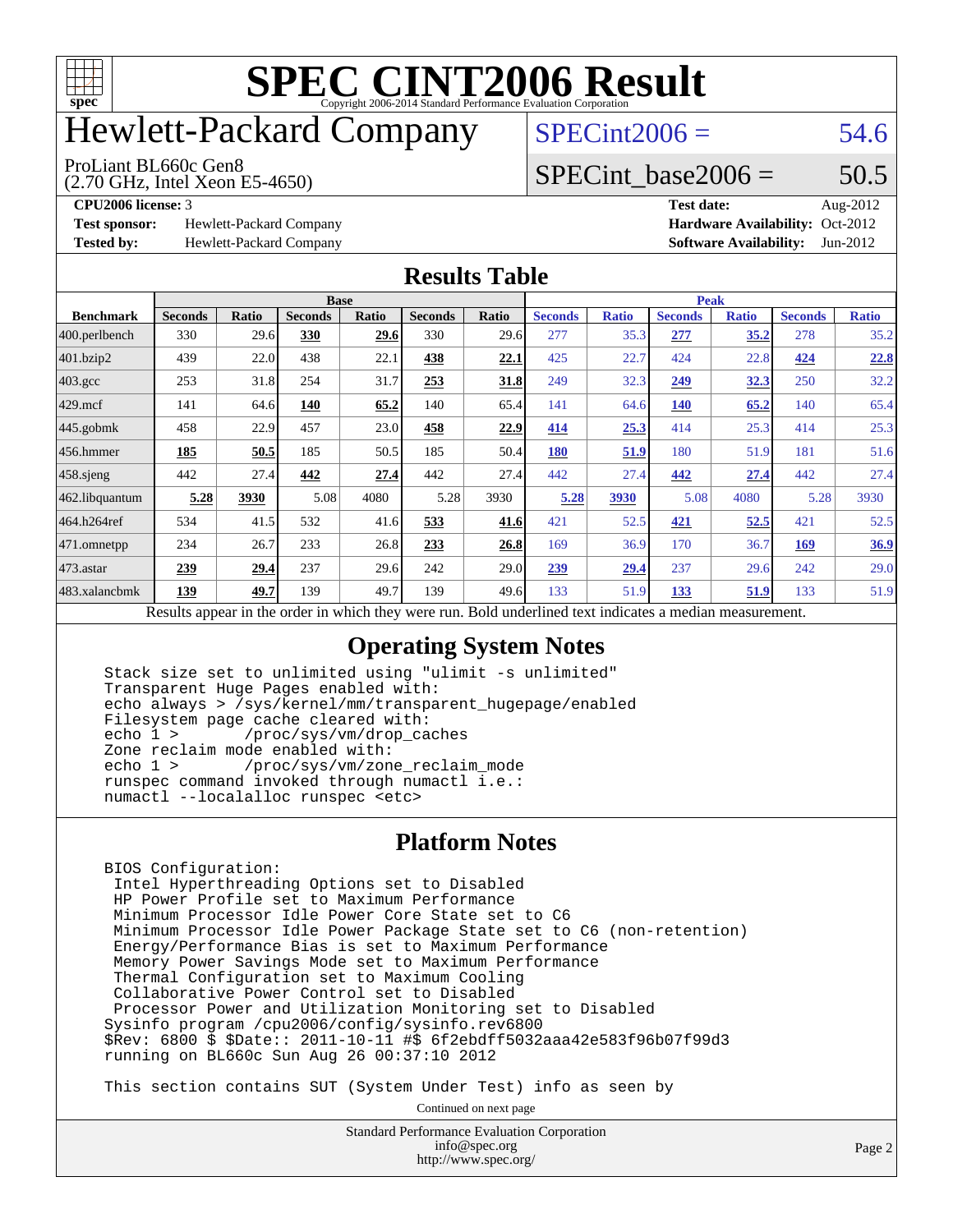

## Hewlett-Packard Company

 $SPECint2006 = 54.6$  $SPECint2006 = 54.6$ 

(2.70 GHz, Intel Xeon E5-4650) ProLiant BL660c Gen8

SPECint base2006 =  $50.5$ 

Page 3

**[Test sponsor:](http://www.spec.org/auto/cpu2006/Docs/result-fields.html#Testsponsor)** Hewlett-Packard Company **[Hardware Availability:](http://www.spec.org/auto/cpu2006/Docs/result-fields.html#HardwareAvailability)** Oct-2012 **[Tested by:](http://www.spec.org/auto/cpu2006/Docs/result-fields.html#Testedby)** Hewlett-Packard Company **[Software Availability:](http://www.spec.org/auto/cpu2006/Docs/result-fields.html#SoftwareAvailability)** Jun-2012

**[CPU2006 license:](http://www.spec.org/auto/cpu2006/Docs/result-fields.html#CPU2006license)** 3 **[Test date:](http://www.spec.org/auto/cpu2006/Docs/result-fields.html#Testdate)** Aug-2012

#### **[Platform Notes \(Continued\)](http://www.spec.org/auto/cpu2006/Docs/result-fields.html#PlatformNotes)**

Standard Performance Evaluation Corporation [info@spec.org](mailto:info@spec.org) some common utilities. To remove or add to this section, see: <http://www.spec.org/cpu2006/Docs/config.html#sysinfo> From /proc/cpuinfo model name : Intel(R) Xeon(R) CPU E5-4650 0 @ 2.70GHz 4 "physical id"s (chips) 32 "processors" cores, siblings (Caution: counting these is hw and system dependent. The following excerpts from /proc/cpuinfo might not be reliable. Use with caution.) cpu cores : 8 siblings : 8 physical 0: cores 0 1 2 3 4 5 6 7 physical 1: cores 0 1 2 3 4 5 6 7 physical 2: cores 0 1 2 3 4 5 6 7 physical 3: cores 0 1 2 3 4 5 6 7 cache size : 20480 KB From /proc/meminfo<br>MemTotal: 264485280 kB HugePages\_Total: 0<br>Hugepagesize: 2048 kB Hugepagesize: /usr/bin/lsb\_release -d Red Hat Enterprise Linux Server release 6.3 (Santiago) From /etc/\*release\* /etc/\*version\* redhat-release: Red Hat Enterprise Linux Server release 6.3 (Santiago) system-release: Red Hat Enterprise Linux Server release 6.3 (Santiago) system-release-cpe: cpe:/o:redhat:enterprise\_linux:6server:ga:server uname -a: Linux BL660c 2.6.32-279.el6.x86\_64 #1 SMP Wed Jun 13 18:24:36 EDT 2012 x86\_64 x86\_64 x86\_64 GNU/Linux run-level 3 Aug 26 00:33 SPEC is set to: /cpu2006<br>Filesystem Type Size Used Avail Use% Mounted on /dev/sda3 ext4 273G 14G 246G 6% / Additional information from dmidecode: BIOS HP I32 08/12/2012 Memory: 32x HP Not Specified 8 GB 1600 MHz 2 rank (End of data from sysinfo program)

<http://www.spec.org/>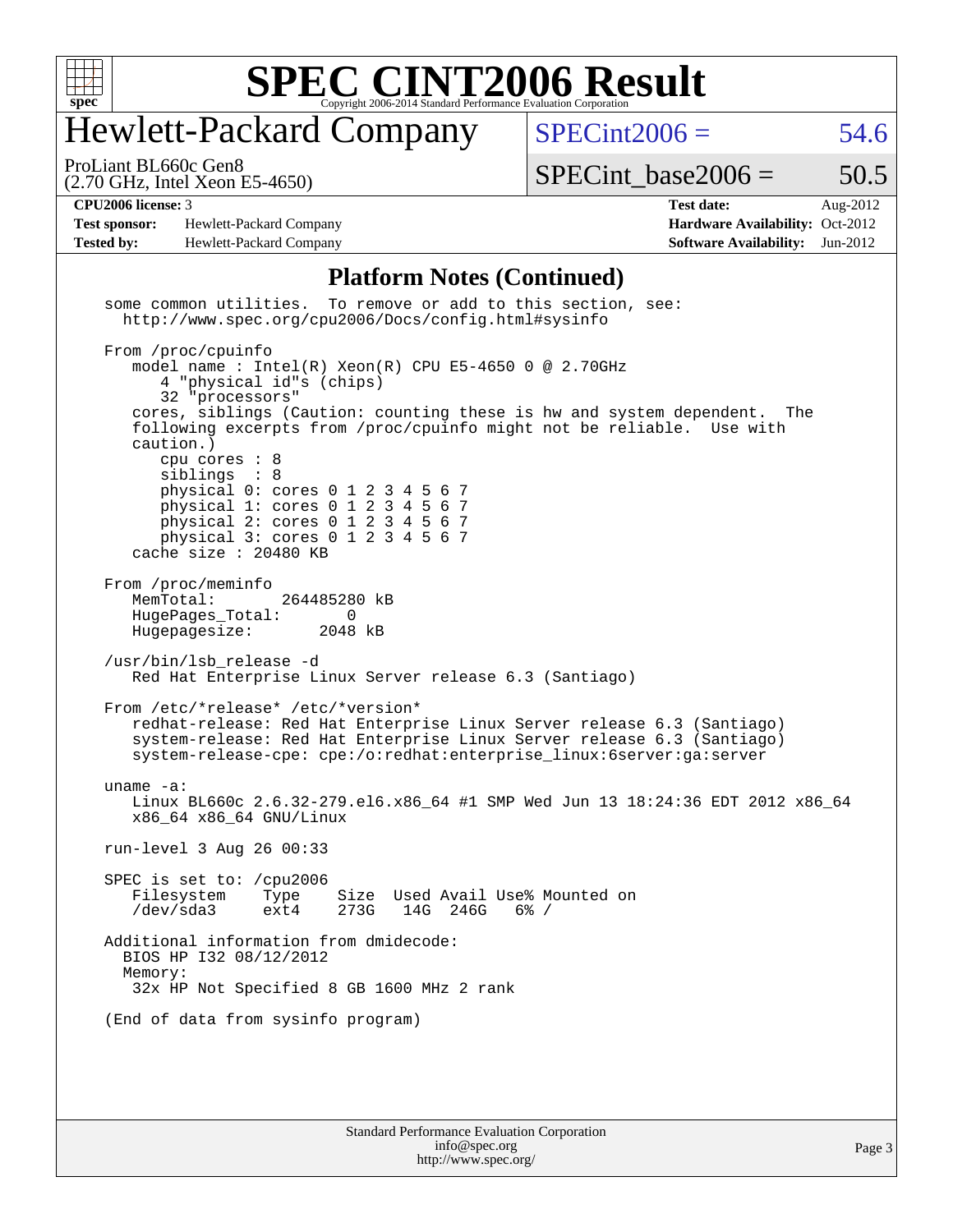

# Hewlett-Packard Company

 $SPECint2006 = 54.6$  $SPECint2006 = 54.6$ 

(2.70 GHz, Intel Xeon E5-4650) ProLiant BL660c Gen8

SPECint base2006 =  $50.5$ 

**[Test sponsor:](http://www.spec.org/auto/cpu2006/Docs/result-fields.html#Testsponsor)** Hewlett-Packard Company **[Hardware Availability:](http://www.spec.org/auto/cpu2006/Docs/result-fields.html#HardwareAvailability)** Oct-2012 **[Tested by:](http://www.spec.org/auto/cpu2006/Docs/result-fields.html#Testedby)** Hewlett-Packard Company **[Software Availability:](http://www.spec.org/auto/cpu2006/Docs/result-fields.html#SoftwareAvailability)** Jun-2012

**[CPU2006 license:](http://www.spec.org/auto/cpu2006/Docs/result-fields.html#CPU2006license)** 3 **[Test date:](http://www.spec.org/auto/cpu2006/Docs/result-fields.html#Testdate)** Aug-2012

#### **[General Notes](http://www.spec.org/auto/cpu2006/Docs/result-fields.html#GeneralNotes)**

Environment variables set by runspec before the start of the run: KMP\_AFFINITY = "granularity=fine,scatter"  $LD$ \_LIBRARY\_PATH = "/cpu2006/libs/32:/cpu2006/libs/64"  $OMP_NUM_THREADS = "32"$ 

 Binaries compiled on a system with 1x Core i7-860 CPU + 8GB memory using RHEL5.5

### **[Base Compiler Invocation](http://www.spec.org/auto/cpu2006/Docs/result-fields.html#BaseCompilerInvocation)**

[C benchmarks](http://www.spec.org/auto/cpu2006/Docs/result-fields.html#Cbenchmarks):  $\text{icc}$  -m64

[C++ benchmarks:](http://www.spec.org/auto/cpu2006/Docs/result-fields.html#CXXbenchmarks) [icpc -m64](http://www.spec.org/cpu2006/results/res2012q3/cpu2006-20120828-24362.flags.html#user_CXXbase_intel_icpc_64bit_fc66a5337ce925472a5c54ad6a0de310)

### **[Base Portability Flags](http://www.spec.org/auto/cpu2006/Docs/result-fields.html#BasePortabilityFlags)**

 400.perlbench: [-DSPEC\\_CPU\\_LP64](http://www.spec.org/cpu2006/results/res2012q3/cpu2006-20120828-24362.flags.html#b400.perlbench_basePORTABILITY_DSPEC_CPU_LP64) [-DSPEC\\_CPU\\_LINUX\\_X64](http://www.spec.org/cpu2006/results/res2012q3/cpu2006-20120828-24362.flags.html#b400.perlbench_baseCPORTABILITY_DSPEC_CPU_LINUX_X64) 401.bzip2: [-DSPEC\\_CPU\\_LP64](http://www.spec.org/cpu2006/results/res2012q3/cpu2006-20120828-24362.flags.html#suite_basePORTABILITY401_bzip2_DSPEC_CPU_LP64) 403.gcc: [-DSPEC\\_CPU\\_LP64](http://www.spec.org/cpu2006/results/res2012q3/cpu2006-20120828-24362.flags.html#suite_basePORTABILITY403_gcc_DSPEC_CPU_LP64) 429.mcf: [-DSPEC\\_CPU\\_LP64](http://www.spec.org/cpu2006/results/res2012q3/cpu2006-20120828-24362.flags.html#suite_basePORTABILITY429_mcf_DSPEC_CPU_LP64) 445.gobmk: [-DSPEC\\_CPU\\_LP64](http://www.spec.org/cpu2006/results/res2012q3/cpu2006-20120828-24362.flags.html#suite_basePORTABILITY445_gobmk_DSPEC_CPU_LP64) 456.hmmer: [-DSPEC\\_CPU\\_LP64](http://www.spec.org/cpu2006/results/res2012q3/cpu2006-20120828-24362.flags.html#suite_basePORTABILITY456_hmmer_DSPEC_CPU_LP64) 458.sjeng: [-DSPEC\\_CPU\\_LP64](http://www.spec.org/cpu2006/results/res2012q3/cpu2006-20120828-24362.flags.html#suite_basePORTABILITY458_sjeng_DSPEC_CPU_LP64) 462.libquantum: [-DSPEC\\_CPU\\_LP64](http://www.spec.org/cpu2006/results/res2012q3/cpu2006-20120828-24362.flags.html#suite_basePORTABILITY462_libquantum_DSPEC_CPU_LP64) [-DSPEC\\_CPU\\_LINUX](http://www.spec.org/cpu2006/results/res2012q3/cpu2006-20120828-24362.flags.html#b462.libquantum_baseCPORTABILITY_DSPEC_CPU_LINUX) 464.h264ref: [-DSPEC\\_CPU\\_LP64](http://www.spec.org/cpu2006/results/res2012q3/cpu2006-20120828-24362.flags.html#suite_basePORTABILITY464_h264ref_DSPEC_CPU_LP64) 471.omnetpp: [-DSPEC\\_CPU\\_LP64](http://www.spec.org/cpu2006/results/res2012q3/cpu2006-20120828-24362.flags.html#suite_basePORTABILITY471_omnetpp_DSPEC_CPU_LP64) 473.astar: [-DSPEC\\_CPU\\_LP64](http://www.spec.org/cpu2006/results/res2012q3/cpu2006-20120828-24362.flags.html#suite_basePORTABILITY473_astar_DSPEC_CPU_LP64) 483.xalancbmk: [-DSPEC\\_CPU\\_LP64](http://www.spec.org/cpu2006/results/res2012q3/cpu2006-20120828-24362.flags.html#suite_basePORTABILITY483_xalancbmk_DSPEC_CPU_LP64) [-DSPEC\\_CPU\\_LINUX](http://www.spec.org/cpu2006/results/res2012q3/cpu2006-20120828-24362.flags.html#b483.xalancbmk_baseCXXPORTABILITY_DSPEC_CPU_LINUX)

### **[Base Optimization Flags](http://www.spec.org/auto/cpu2006/Docs/result-fields.html#BaseOptimizationFlags)**

[C benchmarks](http://www.spec.org/auto/cpu2006/Docs/result-fields.html#Cbenchmarks):

[-xSSE4.2](http://www.spec.org/cpu2006/results/res2012q3/cpu2006-20120828-24362.flags.html#user_CCbase_f-xSSE42_f91528193cf0b216347adb8b939d4107) [-ipo](http://www.spec.org/cpu2006/results/res2012q3/cpu2006-20120828-24362.flags.html#user_CCbase_f-ipo) [-O3](http://www.spec.org/cpu2006/results/res2012q3/cpu2006-20120828-24362.flags.html#user_CCbase_f-O3) [-no-prec-div](http://www.spec.org/cpu2006/results/res2012q3/cpu2006-20120828-24362.flags.html#user_CCbase_f-no-prec-div) [-parallel](http://www.spec.org/cpu2006/results/res2012q3/cpu2006-20120828-24362.flags.html#user_CCbase_f-parallel) [-opt-prefetch](http://www.spec.org/cpu2006/results/res2012q3/cpu2006-20120828-24362.flags.html#user_CCbase_f-opt-prefetch) [-auto-p32](http://www.spec.org/cpu2006/results/res2012q3/cpu2006-20120828-24362.flags.html#user_CCbase_f-auto-p32)

[C++ benchmarks:](http://www.spec.org/auto/cpu2006/Docs/result-fields.html#CXXbenchmarks)

[-xSSE4.2](http://www.spec.org/cpu2006/results/res2012q3/cpu2006-20120828-24362.flags.html#user_CXXbase_f-xSSE42_f91528193cf0b216347adb8b939d4107) [-ipo](http://www.spec.org/cpu2006/results/res2012q3/cpu2006-20120828-24362.flags.html#user_CXXbase_f-ipo) [-O3](http://www.spec.org/cpu2006/results/res2012q3/cpu2006-20120828-24362.flags.html#user_CXXbase_f-O3) [-no-prec-div](http://www.spec.org/cpu2006/results/res2012q3/cpu2006-20120828-24362.flags.html#user_CXXbase_f-no-prec-div) [-opt-prefetch](http://www.spec.org/cpu2006/results/res2012q3/cpu2006-20120828-24362.flags.html#user_CXXbase_f-opt-prefetch) [-auto-p32](http://www.spec.org/cpu2006/results/res2012q3/cpu2006-20120828-24362.flags.html#user_CXXbase_f-auto-p32) [-Wl,-z,muldefs](http://www.spec.org/cpu2006/results/res2012q3/cpu2006-20120828-24362.flags.html#user_CXXbase_link_force_multiple1_74079c344b956b9658436fd1b6dd3a8a) [-L/smartheap -lsmartheap64](http://www.spec.org/cpu2006/results/res2012q3/cpu2006-20120828-24362.flags.html#user_CXXbase_SmartHeap64_5e654037dadeae1fe403ab4b4466e60b)

#### **[Base Other Flags](http://www.spec.org/auto/cpu2006/Docs/result-fields.html#BaseOtherFlags)**

[C benchmarks](http://www.spec.org/auto/cpu2006/Docs/result-fields.html#Cbenchmarks):

Continued on next page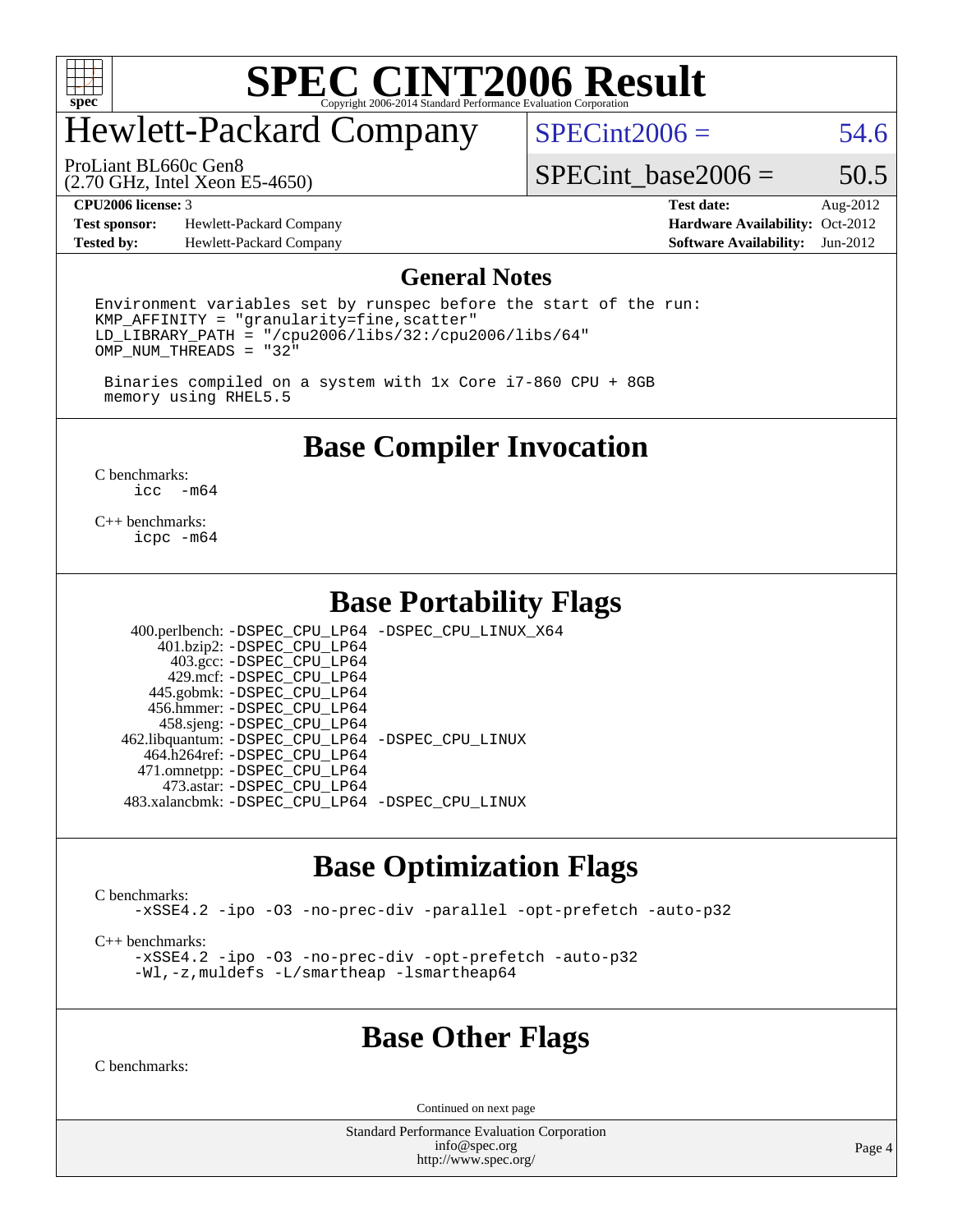

# Hewlett-Packard Company

ProLiant BL660c Gen8

 $SPECint2006 = 54.6$  $SPECint2006 = 54.6$ 

(2.70 GHz, Intel Xeon E5-4650)

SPECint base2006 =  $50.5$ 

**[Test sponsor:](http://www.spec.org/auto/cpu2006/Docs/result-fields.html#Testsponsor)** Hewlett-Packard Company **[Hardware Availability:](http://www.spec.org/auto/cpu2006/Docs/result-fields.html#HardwareAvailability)** Oct-2012 **[Tested by:](http://www.spec.org/auto/cpu2006/Docs/result-fields.html#Testedby)** Hewlett-Packard Company **[Software Availability:](http://www.spec.org/auto/cpu2006/Docs/result-fields.html#SoftwareAvailability)** Jun-2012

**[CPU2006 license:](http://www.spec.org/auto/cpu2006/Docs/result-fields.html#CPU2006license)** 3 **[Test date:](http://www.spec.org/auto/cpu2006/Docs/result-fields.html#Testdate)** Aug-2012

## **[Base Other Flags \(Continued\)](http://www.spec.org/auto/cpu2006/Docs/result-fields.html#BaseOtherFlags)**

403.gcc: [-Dalloca=\\_alloca](http://www.spec.org/cpu2006/results/res2012q3/cpu2006-20120828-24362.flags.html#b403.gcc_baseEXTRA_CFLAGS_Dalloca_be3056838c12de2578596ca5467af7f3)

## **[Peak Compiler Invocation](http://www.spec.org/auto/cpu2006/Docs/result-fields.html#PeakCompilerInvocation)**

[C benchmarks \(except as noted below\)](http://www.spec.org/auto/cpu2006/Docs/result-fields.html#Cbenchmarksexceptasnotedbelow):

[icc -m64](http://www.spec.org/cpu2006/results/res2012q3/cpu2006-20120828-24362.flags.html#user_CCpeak_intel_icc_64bit_f346026e86af2a669e726fe758c88044)

400.perlbench: [icc -m32](http://www.spec.org/cpu2006/results/res2012q3/cpu2006-20120828-24362.flags.html#user_peakCCLD400_perlbench_intel_icc_a6a621f8d50482236b970c6ac5f55f93)

445.gobmk: [icc -m32](http://www.spec.org/cpu2006/results/res2012q3/cpu2006-20120828-24362.flags.html#user_peakCCLD445_gobmk_intel_icc_a6a621f8d50482236b970c6ac5f55f93)

464.h264ref: [icc -m32](http://www.spec.org/cpu2006/results/res2012q3/cpu2006-20120828-24362.flags.html#user_peakCCLD464_h264ref_intel_icc_a6a621f8d50482236b970c6ac5f55f93)

[C++ benchmarks \(except as noted below\):](http://www.spec.org/auto/cpu2006/Docs/result-fields.html#CXXbenchmarksexceptasnotedbelow) [icpc -m32](http://www.spec.org/cpu2006/results/res2012q3/cpu2006-20120828-24362.flags.html#user_CXXpeak_intel_icpc_4e5a5ef1a53fd332b3c49e69c3330699)

473.astar: [icpc -m64](http://www.spec.org/cpu2006/results/res2012q3/cpu2006-20120828-24362.flags.html#user_peakCXXLD473_astar_intel_icpc_64bit_fc66a5337ce925472a5c54ad6a0de310)

### **[Peak Portability Flags](http://www.spec.org/auto/cpu2006/Docs/result-fields.html#PeakPortabilityFlags)**

 400.perlbench: [-DSPEC\\_CPU\\_LINUX\\_IA32](http://www.spec.org/cpu2006/results/res2012q3/cpu2006-20120828-24362.flags.html#b400.perlbench_peakCPORTABILITY_DSPEC_CPU_LINUX_IA32) 401.bzip2: [-DSPEC\\_CPU\\_LP64](http://www.spec.org/cpu2006/results/res2012q3/cpu2006-20120828-24362.flags.html#suite_peakPORTABILITY401_bzip2_DSPEC_CPU_LP64) 403.gcc: [-DSPEC\\_CPU\\_LP64](http://www.spec.org/cpu2006/results/res2012q3/cpu2006-20120828-24362.flags.html#suite_peakPORTABILITY403_gcc_DSPEC_CPU_LP64) 429.mcf: [-DSPEC\\_CPU\\_LP64](http://www.spec.org/cpu2006/results/res2012q3/cpu2006-20120828-24362.flags.html#suite_peakPORTABILITY429_mcf_DSPEC_CPU_LP64) 456.hmmer: [-DSPEC\\_CPU\\_LP64](http://www.spec.org/cpu2006/results/res2012q3/cpu2006-20120828-24362.flags.html#suite_peakPORTABILITY456_hmmer_DSPEC_CPU_LP64) 458.sjeng: [-DSPEC\\_CPU\\_LP64](http://www.spec.org/cpu2006/results/res2012q3/cpu2006-20120828-24362.flags.html#suite_peakPORTABILITY458_sjeng_DSPEC_CPU_LP64) 462.libquantum: [-DSPEC\\_CPU\\_LP64](http://www.spec.org/cpu2006/results/res2012q3/cpu2006-20120828-24362.flags.html#suite_peakPORTABILITY462_libquantum_DSPEC_CPU_LP64) [-DSPEC\\_CPU\\_LINUX](http://www.spec.org/cpu2006/results/res2012q3/cpu2006-20120828-24362.flags.html#b462.libquantum_peakCPORTABILITY_DSPEC_CPU_LINUX) 473.astar: [-DSPEC\\_CPU\\_LP64](http://www.spec.org/cpu2006/results/res2012q3/cpu2006-20120828-24362.flags.html#suite_peakPORTABILITY473_astar_DSPEC_CPU_LP64) 483.xalancbmk: [-DSPEC\\_CPU\\_LINUX](http://www.spec.org/cpu2006/results/res2012q3/cpu2006-20120828-24362.flags.html#b483.xalancbmk_peakCXXPORTABILITY_DSPEC_CPU_LINUX)

## **[Peak Optimization Flags](http://www.spec.org/auto/cpu2006/Docs/result-fields.html#PeakOptimizationFlags)**

[C benchmarks](http://www.spec.org/auto/cpu2006/Docs/result-fields.html#Cbenchmarks):

 400.perlbench: [-xSSE4.2](http://www.spec.org/cpu2006/results/res2012q3/cpu2006-20120828-24362.flags.html#user_peakPASS2_CFLAGSPASS2_LDCFLAGS400_perlbench_f-xSSE42_f91528193cf0b216347adb8b939d4107)(pass 2) [-prof-gen](http://www.spec.org/cpu2006/results/res2012q3/cpu2006-20120828-24362.flags.html#user_peakPASS1_CFLAGSPASS1_LDCFLAGS400_perlbench_prof_gen_e43856698f6ca7b7e442dfd80e94a8fc)(pass 1) [-ipo](http://www.spec.org/cpu2006/results/res2012q3/cpu2006-20120828-24362.flags.html#user_peakPASS2_CFLAGSPASS2_LDCFLAGS400_perlbench_f-ipo)(pass 2) [-O3](http://www.spec.org/cpu2006/results/res2012q3/cpu2006-20120828-24362.flags.html#user_peakPASS2_CFLAGSPASS2_LDCFLAGS400_perlbench_f-O3)(pass 2) [-no-prec-div](http://www.spec.org/cpu2006/results/res2012q3/cpu2006-20120828-24362.flags.html#user_peakPASS2_CFLAGSPASS2_LDCFLAGS400_perlbench_f-no-prec-div)(pass 2) [-prof-use](http://www.spec.org/cpu2006/results/res2012q3/cpu2006-20120828-24362.flags.html#user_peakPASS2_CFLAGSPASS2_LDCFLAGS400_perlbench_prof_use_bccf7792157ff70d64e32fe3e1250b55)(pass 2) [-opt-prefetch](http://www.spec.org/cpu2006/results/res2012q3/cpu2006-20120828-24362.flags.html#user_peakCOPTIMIZE400_perlbench_f-opt-prefetch) [-ansi-alias](http://www.spec.org/cpu2006/results/res2012q3/cpu2006-20120828-24362.flags.html#user_peakCOPTIMIZE400_perlbench_f-ansi-alias) 401.bzip2: [-xSSE4.2](http://www.spec.org/cpu2006/results/res2012q3/cpu2006-20120828-24362.flags.html#user_peakPASS2_CFLAGSPASS2_LDCFLAGS401_bzip2_f-xSSE42_f91528193cf0b216347adb8b939d4107)(pass 2) [-prof-gen](http://www.spec.org/cpu2006/results/res2012q3/cpu2006-20120828-24362.flags.html#user_peakPASS1_CFLAGSPASS1_LDCFLAGS401_bzip2_prof_gen_e43856698f6ca7b7e442dfd80e94a8fc)(pass 1) [-ipo](http://www.spec.org/cpu2006/results/res2012q3/cpu2006-20120828-24362.flags.html#user_peakPASS2_CFLAGSPASS2_LDCFLAGS401_bzip2_f-ipo)(pass 2) [-O3](http://www.spec.org/cpu2006/results/res2012q3/cpu2006-20120828-24362.flags.html#user_peakPASS2_CFLAGSPASS2_LDCFLAGS401_bzip2_f-O3)(pass 2) [-no-prec-div](http://www.spec.org/cpu2006/results/res2012q3/cpu2006-20120828-24362.flags.html#user_peakCOPTIMIZEPASS2_CFLAGSPASS2_LDCFLAGS401_bzip2_f-no-prec-div) [-prof-use](http://www.spec.org/cpu2006/results/res2012q3/cpu2006-20120828-24362.flags.html#user_peakPASS2_CFLAGSPASS2_LDCFLAGS401_bzip2_prof_use_bccf7792157ff70d64e32fe3e1250b55)(pass 2) [-auto-ilp32](http://www.spec.org/cpu2006/results/res2012q3/cpu2006-20120828-24362.flags.html#user_peakCOPTIMIZE401_bzip2_f-auto-ilp32)

[-opt-prefetch](http://www.spec.org/cpu2006/results/res2012q3/cpu2006-20120828-24362.flags.html#user_peakCOPTIMIZE401_bzip2_f-opt-prefetch) [-ansi-alias](http://www.spec.org/cpu2006/results/res2012q3/cpu2006-20120828-24362.flags.html#user_peakCOPTIMIZE401_bzip2_f-ansi-alias)

 403.gcc: [-xSSE4.2](http://www.spec.org/cpu2006/results/res2012q3/cpu2006-20120828-24362.flags.html#user_peakCOPTIMIZE403_gcc_f-xSSE42_f91528193cf0b216347adb8b939d4107) [-ipo](http://www.spec.org/cpu2006/results/res2012q3/cpu2006-20120828-24362.flags.html#user_peakCOPTIMIZE403_gcc_f-ipo) [-O3](http://www.spec.org/cpu2006/results/res2012q3/cpu2006-20120828-24362.flags.html#user_peakCOPTIMIZE403_gcc_f-O3) [-no-prec-div](http://www.spec.org/cpu2006/results/res2012q3/cpu2006-20120828-24362.flags.html#user_peakCOPTIMIZE403_gcc_f-no-prec-div) [-inline-calloc](http://www.spec.org/cpu2006/results/res2012q3/cpu2006-20120828-24362.flags.html#user_peakCOPTIMIZE403_gcc_f-inline-calloc) [-opt-malloc-options=3](http://www.spec.org/cpu2006/results/res2012q3/cpu2006-20120828-24362.flags.html#user_peakCOPTIMIZE403_gcc_f-opt-malloc-options_13ab9b803cf986b4ee62f0a5998c2238) [-auto-ilp32](http://www.spec.org/cpu2006/results/res2012q3/cpu2006-20120828-24362.flags.html#user_peakCOPTIMIZE403_gcc_f-auto-ilp32)

Continued on next page

Standard Performance Evaluation Corporation [info@spec.org](mailto:info@spec.org) <http://www.spec.org/>

Page 5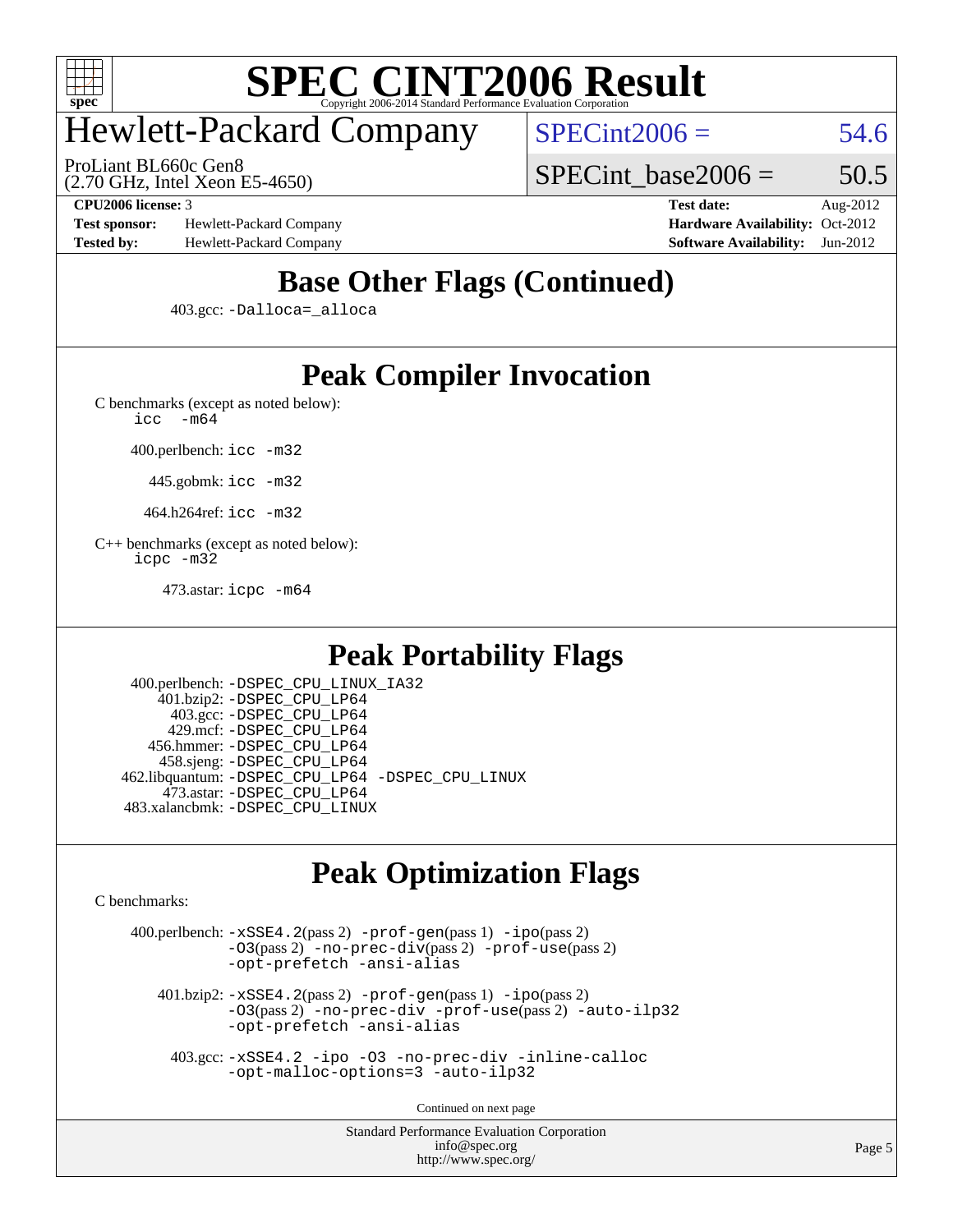

# Hewlett-Packard Company

ProLiant BL660c Gen8

 $SPECint2006 = 54.6$  $SPECint2006 = 54.6$ 

(2.70 GHz, Intel Xeon E5-4650)

SPECint base2006 =  $50.5$ 

**[Test sponsor:](http://www.spec.org/auto/cpu2006/Docs/result-fields.html#Testsponsor)** Hewlett-Packard Company **[Hardware Availability:](http://www.spec.org/auto/cpu2006/Docs/result-fields.html#HardwareAvailability)** Oct-2012 **[Tested by:](http://www.spec.org/auto/cpu2006/Docs/result-fields.html#Testedby)** Hewlett-Packard Company **[Software Availability:](http://www.spec.org/auto/cpu2006/Docs/result-fields.html#SoftwareAvailability)** Jun-2012

**[CPU2006 license:](http://www.spec.org/auto/cpu2006/Docs/result-fields.html#CPU2006license)** 3 **[Test date:](http://www.spec.org/auto/cpu2006/Docs/result-fields.html#Testdate)** Aug-2012

## **[Peak Optimization Flags \(Continued\)](http://www.spec.org/auto/cpu2006/Docs/result-fields.html#PeakOptimizationFlags)**

 $429$ .mcf: basepeak = yes 445.gobmk: [-xSSE4.2](http://www.spec.org/cpu2006/results/res2012q3/cpu2006-20120828-24362.flags.html#user_peakPASS2_CFLAGSPASS2_LDCFLAGS445_gobmk_f-xSSE42_f91528193cf0b216347adb8b939d4107)(pass 2) [-prof-gen](http://www.spec.org/cpu2006/results/res2012q3/cpu2006-20120828-24362.flags.html#user_peakPASS1_CFLAGSPASS1_LDCFLAGS445_gobmk_prof_gen_e43856698f6ca7b7e442dfd80e94a8fc)(pass 1) [-prof-use](http://www.spec.org/cpu2006/results/res2012q3/cpu2006-20120828-24362.flags.html#user_peakPASS2_CFLAGSPASS2_LDCFLAGS445_gobmk_prof_use_bccf7792157ff70d64e32fe3e1250b55)(pass 2) [-ansi-alias](http://www.spec.org/cpu2006/results/res2012q3/cpu2006-20120828-24362.flags.html#user_peakCOPTIMIZE445_gobmk_f-ansi-alias) 456.hmmer: [-xSSE4.2](http://www.spec.org/cpu2006/results/res2012q3/cpu2006-20120828-24362.flags.html#user_peakCOPTIMIZE456_hmmer_f-xSSE42_f91528193cf0b216347adb8b939d4107) [-ipo](http://www.spec.org/cpu2006/results/res2012q3/cpu2006-20120828-24362.flags.html#user_peakCOPTIMIZE456_hmmer_f-ipo) [-O3](http://www.spec.org/cpu2006/results/res2012q3/cpu2006-20120828-24362.flags.html#user_peakCOPTIMIZE456_hmmer_f-O3) [-no-prec-div](http://www.spec.org/cpu2006/results/res2012q3/cpu2006-20120828-24362.flags.html#user_peakCOPTIMIZE456_hmmer_f-no-prec-div) [-unroll2](http://www.spec.org/cpu2006/results/res2012q3/cpu2006-20120828-24362.flags.html#user_peakCOPTIMIZE456_hmmer_f-unroll_784dae83bebfb236979b41d2422d7ec2) [-auto-ilp32](http://www.spec.org/cpu2006/results/res2012q3/cpu2006-20120828-24362.flags.html#user_peakCOPTIMIZE456_hmmer_f-auto-ilp32) [-ansi-alias](http://www.spec.org/cpu2006/results/res2012q3/cpu2006-20120828-24362.flags.html#user_peakCOPTIMIZE456_hmmer_f-ansi-alias) 458.sjeng: basepeak = yes  $462$ .libquantum: basepeak = yes 464.h264ref: [-xSSE4.2](http://www.spec.org/cpu2006/results/res2012q3/cpu2006-20120828-24362.flags.html#user_peakPASS2_CFLAGSPASS2_LDCFLAGS464_h264ref_f-xSSE42_f91528193cf0b216347adb8b939d4107)(pass 2) [-prof-gen](http://www.spec.org/cpu2006/results/res2012q3/cpu2006-20120828-24362.flags.html#user_peakPASS1_CFLAGSPASS1_LDCFLAGS464_h264ref_prof_gen_e43856698f6ca7b7e442dfd80e94a8fc)(pass 1) [-ipo](http://www.spec.org/cpu2006/results/res2012q3/cpu2006-20120828-24362.flags.html#user_peakPASS2_CFLAGSPASS2_LDCFLAGS464_h264ref_f-ipo)(pass 2) [-O3](http://www.spec.org/cpu2006/results/res2012q3/cpu2006-20120828-24362.flags.html#user_peakPASS2_CFLAGSPASS2_LDCFLAGS464_h264ref_f-O3)(pass 2) [-no-prec-div](http://www.spec.org/cpu2006/results/res2012q3/cpu2006-20120828-24362.flags.html#user_peakPASS2_CFLAGSPASS2_LDCFLAGS464_h264ref_f-no-prec-div)(pass 2) [-prof-use](http://www.spec.org/cpu2006/results/res2012q3/cpu2006-20120828-24362.flags.html#user_peakPASS2_CFLAGSPASS2_LDCFLAGS464_h264ref_prof_use_bccf7792157ff70d64e32fe3e1250b55)(pass 2) [-unroll2](http://www.spec.org/cpu2006/results/res2012q3/cpu2006-20120828-24362.flags.html#user_peakCOPTIMIZE464_h264ref_f-unroll_784dae83bebfb236979b41d2422d7ec2) [-ansi-alias](http://www.spec.org/cpu2006/results/res2012q3/cpu2006-20120828-24362.flags.html#user_peakCOPTIMIZE464_h264ref_f-ansi-alias) [C++ benchmarks:](http://www.spec.org/auto/cpu2006/Docs/result-fields.html#CXXbenchmarks) 471.omnetpp: [-xSSE4.2](http://www.spec.org/cpu2006/results/res2012q3/cpu2006-20120828-24362.flags.html#user_peakPASS2_CXXFLAGSPASS2_LDCXXFLAGS471_omnetpp_f-xSSE42_f91528193cf0b216347adb8b939d4107)(pass 2) [-prof-gen](http://www.spec.org/cpu2006/results/res2012q3/cpu2006-20120828-24362.flags.html#user_peakPASS1_CXXFLAGSPASS1_LDCXXFLAGS471_omnetpp_prof_gen_e43856698f6ca7b7e442dfd80e94a8fc)(pass 1) [-ipo](http://www.spec.org/cpu2006/results/res2012q3/cpu2006-20120828-24362.flags.html#user_peakPASS2_CXXFLAGSPASS2_LDCXXFLAGS471_omnetpp_f-ipo)(pass 2)  $-03$ (pass 2)  $-$ no-prec-div(pass 2)  $-$ prof-use(pass 2) [-opt-ra-region-strategy=block](http://www.spec.org/cpu2006/results/res2012q3/cpu2006-20120828-24362.flags.html#user_peakCXXOPTIMIZE471_omnetpp_f-opt-ra-region-strategy_5382940c29ea30302d682fc74bfe0147) [-ansi-alias](http://www.spec.org/cpu2006/results/res2012q3/cpu2006-20120828-24362.flags.html#user_peakCXXOPTIMIZE471_omnetpp_f-ansi-alias) [-Wl,-z,muldefs](http://www.spec.org/cpu2006/results/res2012q3/cpu2006-20120828-24362.flags.html#user_peakEXTRA_LDFLAGS471_omnetpp_link_force_multiple1_74079c344b956b9658436fd1b6dd3a8a) [-L/smartheap -lsmartheap](http://www.spec.org/cpu2006/results/res2012q3/cpu2006-20120828-24362.flags.html#user_peakEXTRA_LIBS471_omnetpp_SmartHeap_7c9e394a5779e1a7fec7c221e123830c) 473.astar: basepeak = yes

 483.xalancbmk: [-xSSE4.2](http://www.spec.org/cpu2006/results/res2012q3/cpu2006-20120828-24362.flags.html#user_peakCXXOPTIMIZE483_xalancbmk_f-xSSE42_f91528193cf0b216347adb8b939d4107) [-ipo](http://www.spec.org/cpu2006/results/res2012q3/cpu2006-20120828-24362.flags.html#user_peakCXXOPTIMIZE483_xalancbmk_f-ipo) [-O3](http://www.spec.org/cpu2006/results/res2012q3/cpu2006-20120828-24362.flags.html#user_peakCXXOPTIMIZE483_xalancbmk_f-O3) [-no-prec-div](http://www.spec.org/cpu2006/results/res2012q3/cpu2006-20120828-24362.flags.html#user_peakCXXOPTIMIZE483_xalancbmk_f-no-prec-div) [-opt-prefetch](http://www.spec.org/cpu2006/results/res2012q3/cpu2006-20120828-24362.flags.html#user_peakCXXOPTIMIZE483_xalancbmk_f-opt-prefetch) [-ansi-alias](http://www.spec.org/cpu2006/results/res2012q3/cpu2006-20120828-24362.flags.html#user_peakCXXOPTIMIZE483_xalancbmk_f-ansi-alias) [-Wl,-z,muldefs](http://www.spec.org/cpu2006/results/res2012q3/cpu2006-20120828-24362.flags.html#user_peakEXTRA_LDFLAGS483_xalancbmk_link_force_multiple1_74079c344b956b9658436fd1b6dd3a8a) [-L/smartheap -lsmartheap](http://www.spec.org/cpu2006/results/res2012q3/cpu2006-20120828-24362.flags.html#user_peakEXTRA_LIBS483_xalancbmk_SmartHeap_7c9e394a5779e1a7fec7c221e123830c)

## **[Peak Other Flags](http://www.spec.org/auto/cpu2006/Docs/result-fields.html#PeakOtherFlags)**

[C benchmarks](http://www.spec.org/auto/cpu2006/Docs/result-fields.html#Cbenchmarks):

403.gcc: [-Dalloca=\\_alloca](http://www.spec.org/cpu2006/results/res2012q3/cpu2006-20120828-24362.flags.html#b403.gcc_peakEXTRA_CFLAGS_Dalloca_be3056838c12de2578596ca5467af7f3)

The flags files that were used to format this result can be browsed at <http://www.spec.org/cpu2006/flags/Intel-ic12.1-official-linux64.20120425.html>

<http://www.spec.org/cpu2006/flags/HP-Platform-Flags-Intel-V1.2-A.20120829.html>

You can also download the XML flags sources by saving the following links: <http://www.spec.org/cpu2006/flags/Intel-ic12.1-official-linux64.20120425.xml> <http://www.spec.org/cpu2006/flags/HP-Platform-Flags-Intel-V1.2-A.20120829.xml>